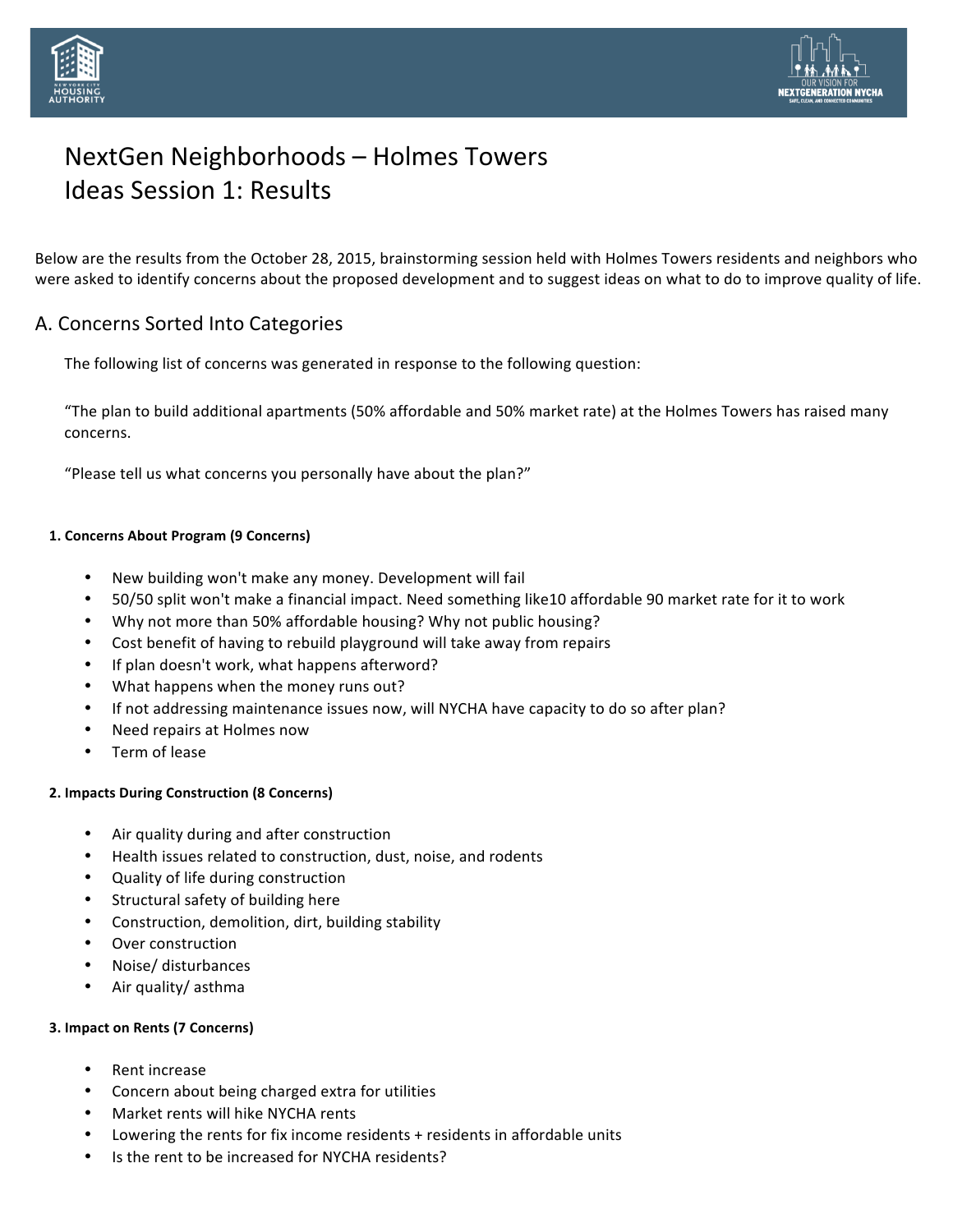



• Impact on prices in neighborhood w/more market rate tenants

## **4. Loss of Views (5 Concerns)**

- Views will be eliminated
- Not enough room; blocks our view of the east river
- **Blocked** view
- People will see residents in windows
- New development blocking light & increasing utility cost

### **5. Playground (5 Concerns)**

- Kids won't have anywhere to play
- No playground
- How long will the children be without a playground?
- Playgrounds are important to children where will all the new old/children play?
- If building is being built on playground and playground needs to be built on relocated space, why not build the buildir where playground is being relocated?

### **6. Fear of Eviction/Displacement (3 Concerns)**

- Residents being displaced in the long term
- Displacement/relocation
- Don't want to relocate (at Holmes 25 years)

### **7. Loss of Community (3 Concerns)**

- Holmes will lose its nice community.
- Effects on community (gentrification)
- Effects on families and health

### **8. Overcrowding (3 Concerns)**

- Location of building
- Overcrowding in the neighborhood
- Not enough space for new building

### **9. Parking (3 Concerns)**

- Not enough parking for residents
- Consider parking situation and security of spaces
- Will additional free parking spaces be added to our area?

#### **10. Resident Engagement (3 Concerns)**

Residents don't have all the info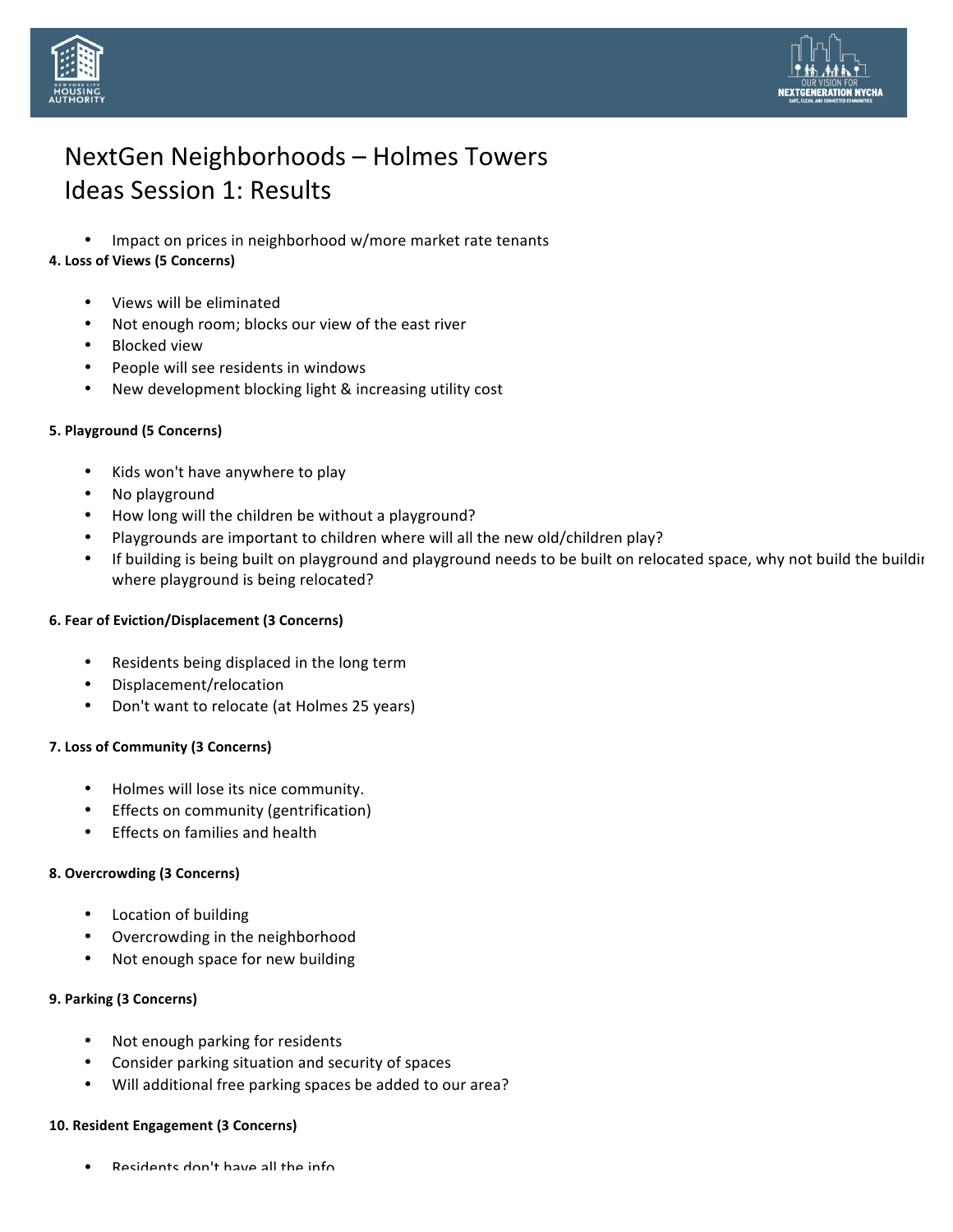



- NYCHA doesn't care what residents think
- Taking land away from residents

### **11. Safety (3 Concerns)**

- More police like before
- Will housing police patrol the new buildings as they do NYCHA buildings?
- More pressure brought on by new market rate tenants to over-police and restrict residents

### 12. Loss of Amenities (2 Concerns)

- Will benches in front of 405 be taken away?
- Lack of walking open space

### **13. Miscellaneous**

- When will construction start/finish?
- Why not build on top of highway, like at Rockefeller University?
- Mayoral corruption
- Cannot meet minimum requirements
- Not a lot of stores in area
- Residents won't be able to access new building and its facilities.
- De Blasio owes developers favors for their financial contributions, so build this building in park slope where de Blasio lives.
- How will the strain on the schools be addressed with more kids?
- **Environmental**
- ASPCA brings their dogs across to Holmes Towers to do #2, where will they take dogs when new building is built?
- Why is this being done to this area and not someplace else?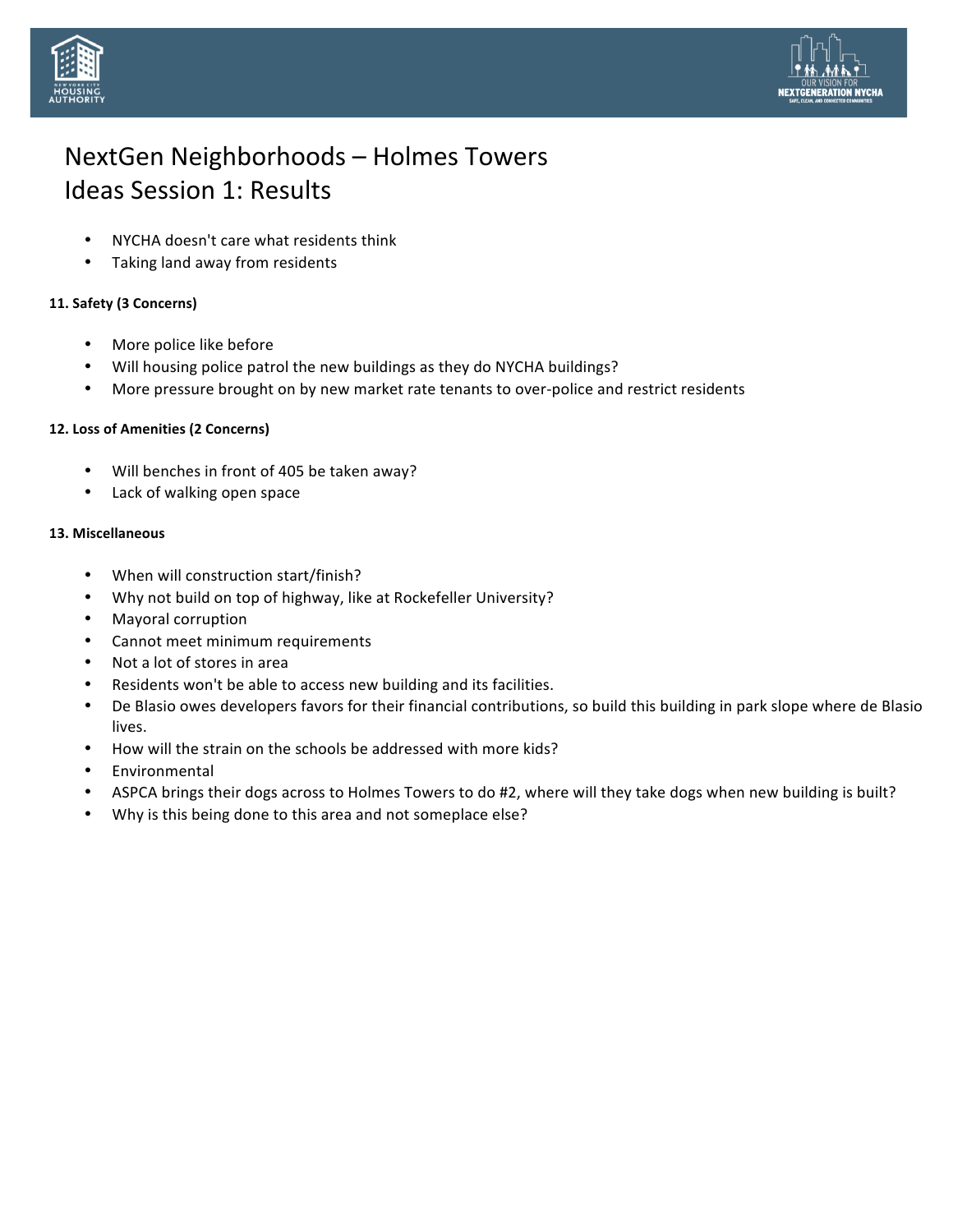



# B. Ideas for Better Quality of Life Sorted Into Categories

The following list of ideas was generated in response to the following question:

"The plan to build additional apartments (50% affordable and 50% market rate) at Holmes Towers is expected to generate revenues for both NYCHA and Holmes.

"How should those revenues be used to improve quality of life in Holmes?"

### **1. Repairs (14 ideas)**

- Fix Holmes Towers first
- Revenue should be used for infrastructure
- Interior improvement in halls, stairs, and apartments
- Maintain/Fix elevators and roofs
- Add elevators
- Renovate/upgrade existing apartment units
- Storm resistant windows
- Repairs
- Repairs in general
- Fix plumbing and mold
- Hot water and boiler repairs
- Quality repairs
- Cameras in halls and stairs
- Hire more maintenance workers and spend on painting, plastering, and apartment renovations
- More grounds keepers

#### **2. Open Space (9 ideas)**

- Invest in more trees
- Fix playgrounds and increase size
- Indoor playground
- Gym facilities, pool
- Fitness center
- More garden spaces
- Beautification of grounds
- Dog walk
- Better/clear swings

#### **3. Commercial Uses (7 Ideas)**

- Need affordable supermarket
- More business to area